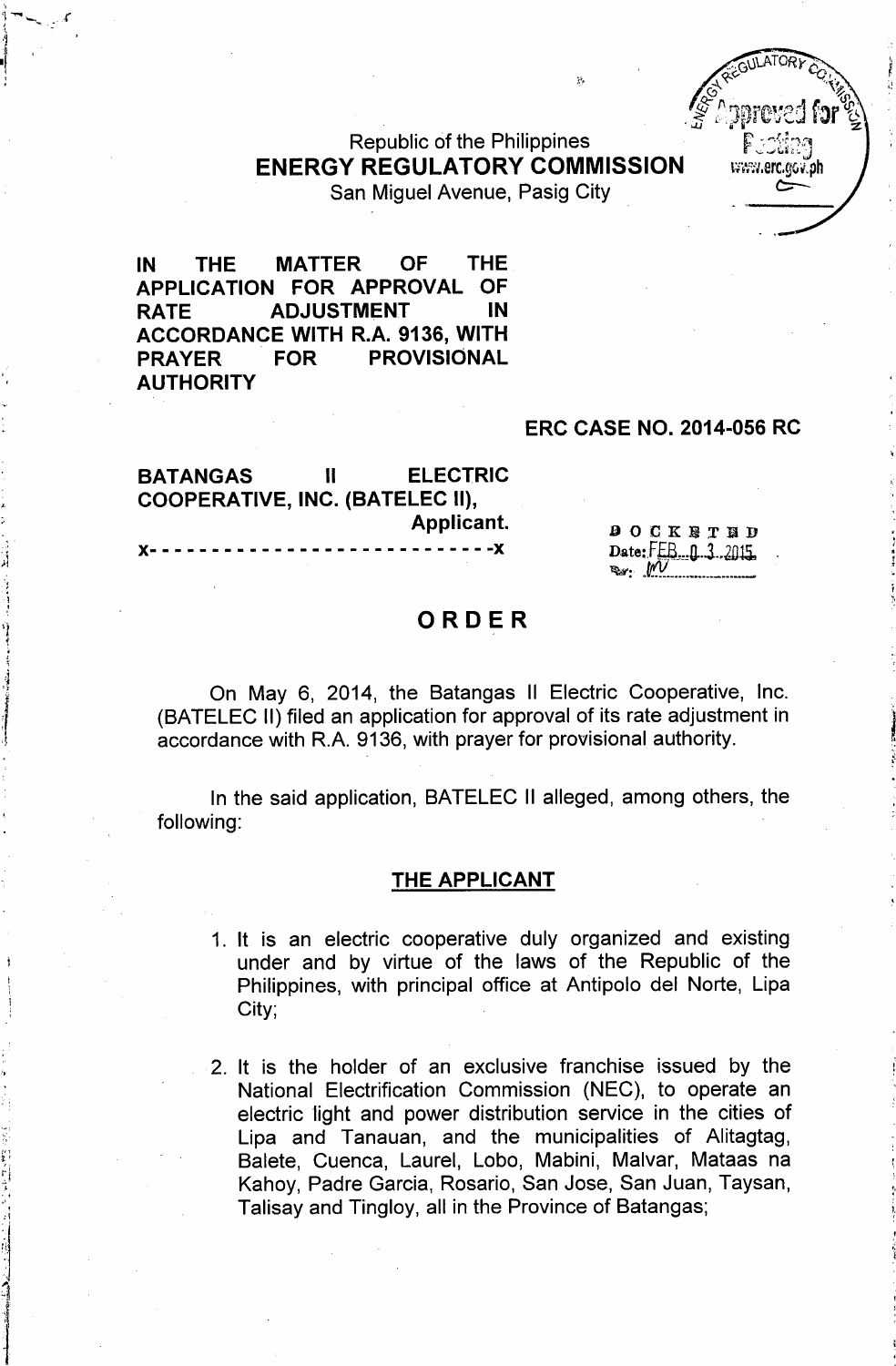### **CAUSE OF ACTION**

- 3. On September 24, 2009, the Commission promulgated the Rules for Setting the Electric Cooperatives' Wheeling Rates (RSEC-WR), which provided for the benchmark of rates of all on-grid electric cooperatives;
- 4. Under the RSEC-WR, it is categorized under Group "G" with an Operating Revenue Requirement (ORR) of PhPO.6900 per kWh;
- 5. It accordingly filed with the Commission an application for the approval of its proposed adjustment in rates under the RSEC-WR, docketed as ERC Case No. 2009-164 RC;
- 6. On January 11, 2010, the Commission issued a provisional authority (P.A.) in the said application, authorizing it to implement its proposed Revised Rate Schedule, with modification, as follows:

| <b>New Customer Classes</b>             |                   | <b>RESIDENTIAL</b> |                |                                 | <b>LOW VOLTAGE</b>        |                         |                     |                       | <b>HIGHER VOLTAGE</b> |                          |                           |                      |
|-----------------------------------------|-------------------|--------------------|----------------|---------------------------------|---------------------------|-------------------------|---------------------|-----------------------|-----------------------|--------------------------|---------------------------|----------------------|
| <b>Current Customer Classes</b>         |                   | Residential        | Commercial     | Commu<br>nal<br>Water<br>System | Public<br><b>Building</b> | <b>Street</b><br>Lights | Small<br>Industrial | Commercial            | Small<br>Industrial   | Large<br>Industrial      | Public<br><b>Building</b> | <b>INGASCO</b>       |
| <b>Distribution</b><br>Charges:         |                   |                    |                |                                 |                           |                         |                     |                       |                       |                          |                           |                      |
| Demand<br>Charge                        | Php/kW            | $\sim$             | $\bullet$      | $\blacksquare$                  | $\bullet$                 | $\tilde{\phantom{a}}$   | 14.67               | 39.52                 | 54.18                 | 54.18                    | 39.52                     |                      |
| <b>Distribution</b><br>System<br>Charge | Php/kWh           | 1.1826             | 0.5508         | 0.5447                          | 0.6924                    | 0.4856                  | 0.3149              | 0.4258                | 0.1899                | 0.0977                   | 0.5675                    |                      |
| <b>Supply</b><br>Charges:               |                   |                    |                |                                 |                           |                         |                     |                       |                       |                          |                           |                      |
| Retail<br>Customer<br>Charge            | Php/Cust<br>./Mo. |                    | 57.04          | 67.03                           | 53.11                     | 50.12                   | 389.68              | 57.04                 | 389.68                | 3.185.00                 | 53.11                     | 15,848.57            |
| Supply<br>System<br>Charge              | Php/kWh           | 0.4205             |                | $\blacksquare$                  | ٠                         |                         | $\bullet$           | $\tilde{\phantom{a}}$ | ٠                     | $\overline{\phantom{a}}$ | $\blacksquare$            | $\ddot{\phantom{0}}$ |
| <b>Metering</b><br>Charges:             |                   |                    |                |                                 |                           |                         |                     |                       |                       |                          |                           |                      |
| Retail<br>Customer<br>Charge            | Php/Met<br>er/Mo. | 5.00               | 92.67          | 38.11                           | 34.73                     | 47.18                   | 185.27              | 92.67                 | 185.27                | 185.27                   | 34.73                     | 185.27               |
| Metering<br>System<br>Charge            | Php/kWh           | 0.2363             | $\blacksquare$ | $\bullet$                       | ۰                         |                         | $\bullet$           | $\blacksquare$        |                       | $\blacksquare$           |                           |                      |
| <b>MCC</b>                              | Php/kWh           | 0.1072             | 0.1072         | 0.1072                          | 0.1072                    | 0.1072                  | 0.1072              | 0.1072                | 0.1072                | 0.1072                   | 0.1072                    |                      |

### Table 1. RSEC-WR Rates "Group G"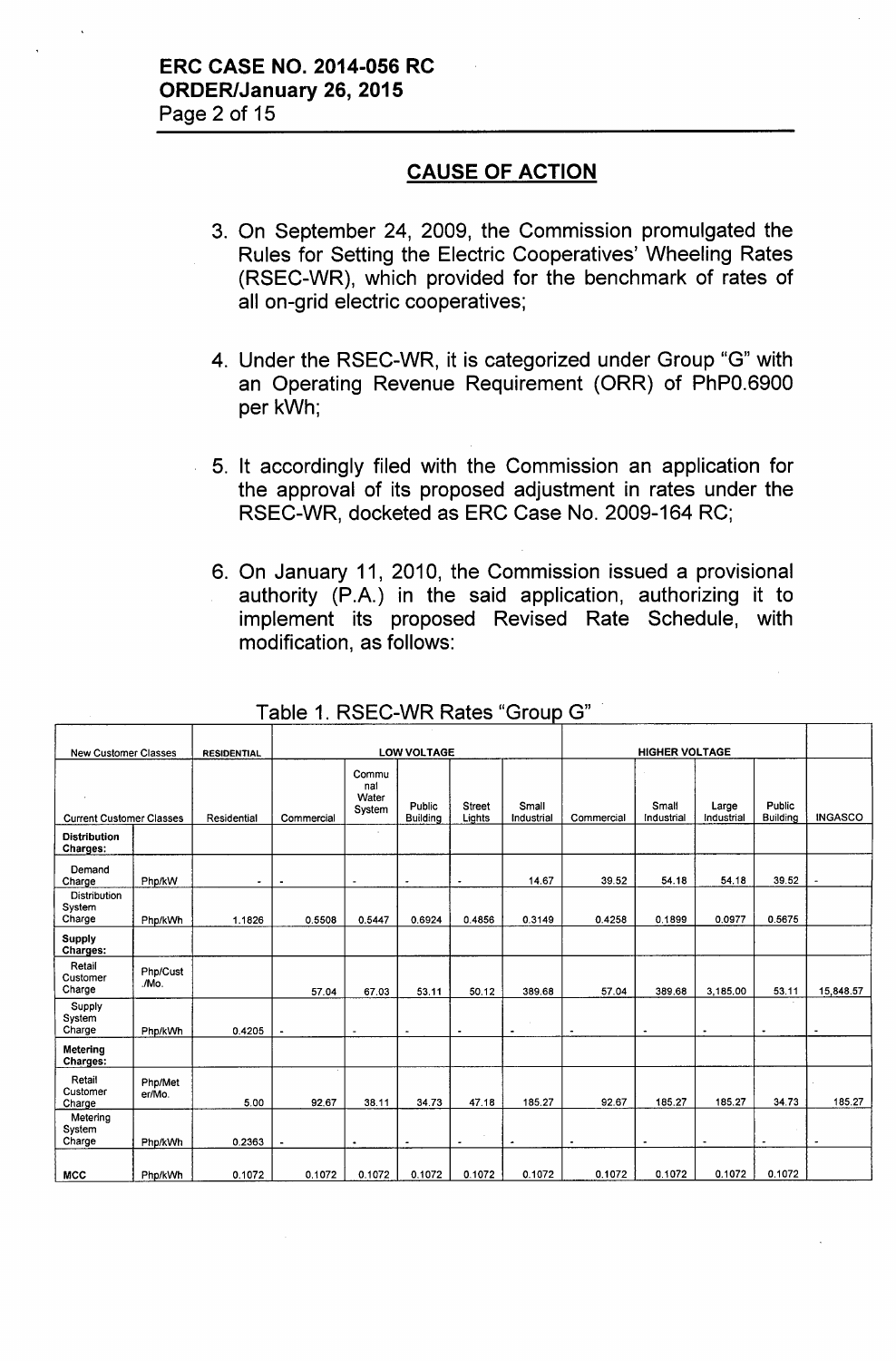### **ERC CASE NO. 2014-056 RC ORDER/January 26, 2015 Page 3 of 15**

January End of year 1 New Customer Classes RESIDENTIAL | LOW VOLTAGE | RESIDENTIAL | LOW VOLTAGE Commu oomme<br>nal<br>Water Water Public Street Small | Small Large Public<br>System Building Lights Industrial Commercial Industrial Industrial Building Current Customer Classes Residential Commercial System Buildina liahts Industrial Commercial Industrial Industrial Buildina INGASCO Distribution Charges: Demand<br>Charge Charae Pho/kW - - - - - 7.33 79.03 86.37 86.37 79.03 - **Distribution** System<br>Charge Charge Pho/kWh 0.7287 0.4628 0.4598 0.5336 0.4302 0.3448 0.2129 0.0950 0.0488 0.283 Supply Charges: Retail<br>Customer Php/Cust<br>Charge /Mo.  $Charge$ 58.39 63.38 56.42 54.92 224.70 58.39 224.70 1,622.36 56.42 7,954.15 Supply System Charge Pho/kWh 0.4173 - - - - - - - - - - Metering l, Charges: Retail<br>Customer Php/Met<br>Charge er/Mo. Charge 5.00 73.79 46.51 44.82 51.05 120.09 73.79 120.09 120.09 44.82 120.09 **Metering** System<br>Charge Charge Pho/kWh 0.2912 - - - - - - - - . - MCC | Pho/kWh | 0.2144 | 0.2144 | 0.2144 | 0.2144 | 0.2144 | 0.2144 | 0.2144 | 0.2144 | 0.2144 | 0.2144 | 0.21

End of

| transition                       | January 2012      |                    |                     |                                 |                                  |                         |                               |                          |                       |                          |                           |                |
|----------------------------------|-------------------|--------------------|---------------------|---------------------------------|----------------------------------|-------------------------|-------------------------------|--------------------------|-----------------------|--------------------------|---------------------------|----------------|
|                                  |                   |                    |                     |                                 |                                  |                         |                               |                          |                       |                          |                           |                |
| <b>New Customer Classes</b>      |                   | <b>RESIDENTIAL</b> |                     |                                 | <b>LOW VOLTAGE</b>               |                         |                               |                          | <b>HIGHER VOLTAGE</b> |                          |                           |                |
| <b>Current Customer Classes</b>  |                   | Residential        | Commercial          | Commu<br>nal<br>Water<br>System | <b>Public</b><br><b>Building</b> | <b>Street</b><br>Lights | Small<br>Industrial           | Commercial               | Small<br>Industrial   | Large<br>Industrial      | Public<br><b>Building</b> | <b>INGASCO</b> |
| <b>Distribution</b><br>Charges:  |                   |                    |                     |                                 |                                  |                         |                               |                          |                       |                          |                           |                |
| Demand<br>Charge                 | Php/kW            | ٠                  | $\blacksquare$      | ۰                               | ٠                                | $\blacksquare$          | ٠                             | 118.55                   | 118.55                | 118.55                   | 118.55                    | $\sim$         |
| Distribution<br>System<br>Charge | Php/kWh           | 0.2748             | 0.3748              | 0.3748                          | 0.3748                           | 0.3748                  | 0.3748                        |                          |                       |                          | $\blacksquare$            |                |
| <b>Supply</b><br>Charges:        |                   |                    |                     |                                 |                                  |                         |                               |                          |                       |                          |                           |                |
| Retail<br>Customer<br>Charge     | Php/Cust<br>./Mo. |                    | 59.73               | 59.73                           | 59.73                            | 59.73                   | 59.73                         | 59.73                    | 59.73                 | 59.73                    | 59.73                     | 59.73          |
| Supply<br>System<br>Charge       | Php/kWh           | 0.4140             |                     | $\blacksquare$                  | $\blacksquare$                   |                         | $\blacksquare$                | $\blacksquare$           |                       | $\overline{\phantom{a}}$ |                           |                |
| Metering<br>Charges:             |                   |                    |                     |                                 |                                  |                         |                               |                          |                       |                          |                           |                |
| Retail<br>Customer<br>Charge     | Php/Met<br>er/Mo. | 5.00               | 54.92               | 54.92                           | 54.92                            | 54.92                   | 54.92                         | 54.92                    | 54.92                 | 54.92                    | 54.92                     | 54.92          |
| Metering<br>System<br>Charge     | Php/kWh           | 0.3460             | $\hat{\phantom{a}}$ |                                 |                                  | $\blacksquare$          | ٠<br>$\overline{\phantom{a}}$ | $\overline{\phantom{a}}$ | ٠                     | ٠                        | $\tilde{\phantom{a}}$     |                |
| <b>MCC</b>                       | Php/kWh           | 0.3216             | 0.3216              | 0.3216                          | 0.3216                           | 0.3216                  | 0.3216                        | 0.3216                   | 0.3216                | 0.3216                   | 0.3216                    |                |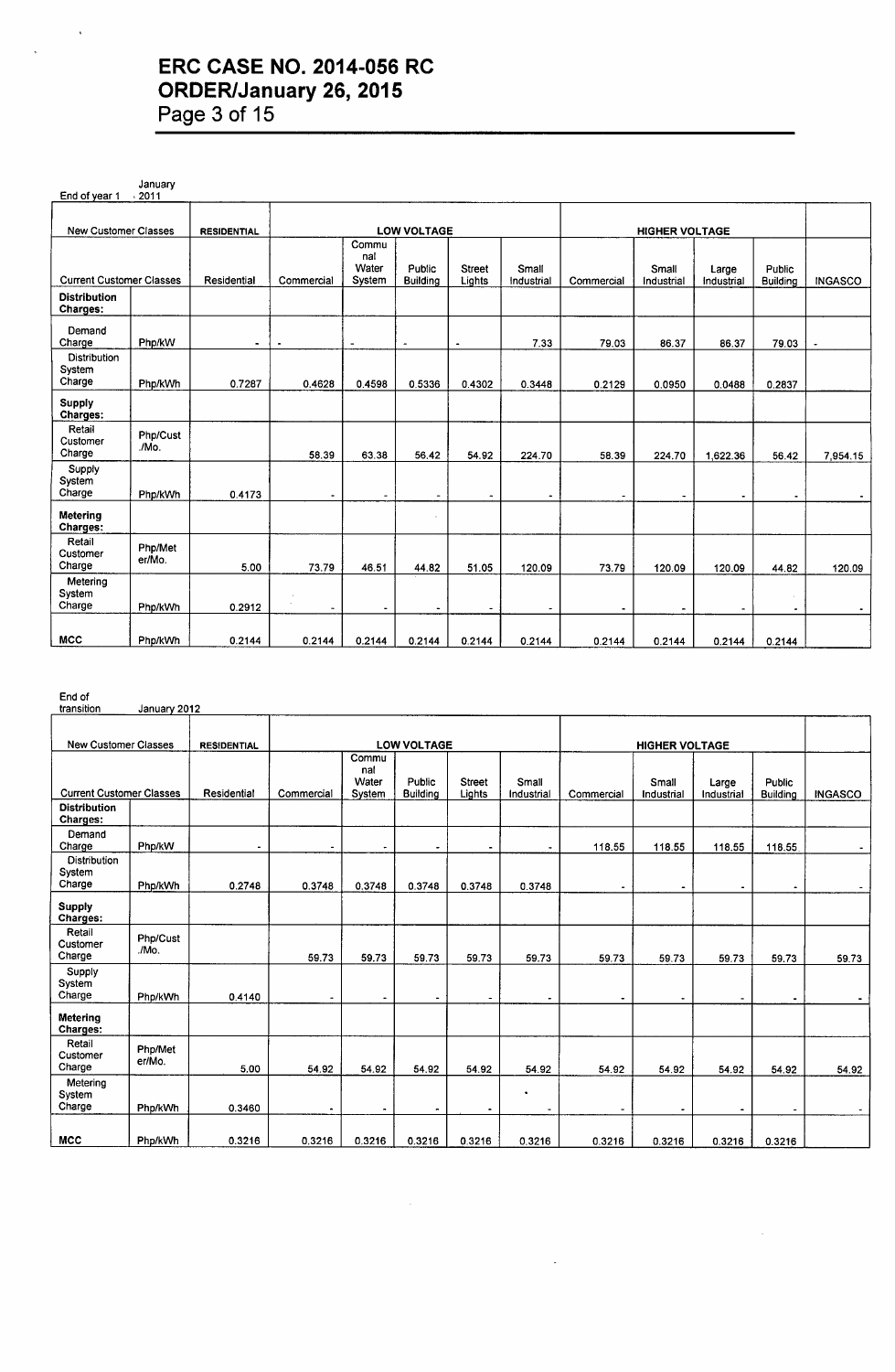- 7. On October 4, 2010, the Commission rendered its Decision in the said application making permanent the rates provisionally approved and implemented by it starting March 2010;
- 8. After implementing the rates approved under the RSEC-WR, it found the same to be significantly deficient to allow it to achieve its mandate, as it continues to incur financial losses in its operations;
- 9. The insufficiency of said rates is brought about by major circumstances, among which are the following, to wit:
	- a. The classification of electric cooperatives and the standard initial tariff for each EC Group under the RSEC-WR deviates from the principle of full recovery of prudent and reasonable economic costs incurred because the rates set for each EC Group was not based on the actual costs of the particular electric cooperative, but on the median rate of a group of electric cooperatives. The standard initial tariff for Group G, to which BATELEC II belongs, yields lower revenue requirement compared to BATELEC II's approved existing rate or historical unbundled rates. The table below shows the comparison of its actual revenue generated from Distribution, Supply and Metering (DSM) Rates between 2008 (test year used for RSEC-WR) and 2012 (with the implementation of RSEC-WR):

| <b>DSM</b>                                | 2008 (PhP)        | 2012 (PhP)        |
|-------------------------------------------|-------------------|-------------------|
| <b>Distribution</b>                       | 449, 136, 231. 78 | 209, 167, 219. 29 |
| Supply                                    | 82,374,846.24     | 103,988,460.07    |
| Metering                                  | 53,138,831.82     | 100,567,187.61    |
| <b>TOTAL DSM</b>                          | 584,649,909.84    | 413,722,866.97    |
| <b>Provision for</b><br>Reinvestment      | 104,947,246.00    |                   |
| <b>TOTAL DSM (net</b><br>of Reinvestment) | 479,702,663.84    | 413,722,866.97    |

Table 2: Comparison of Actual Revenue Generated from DSM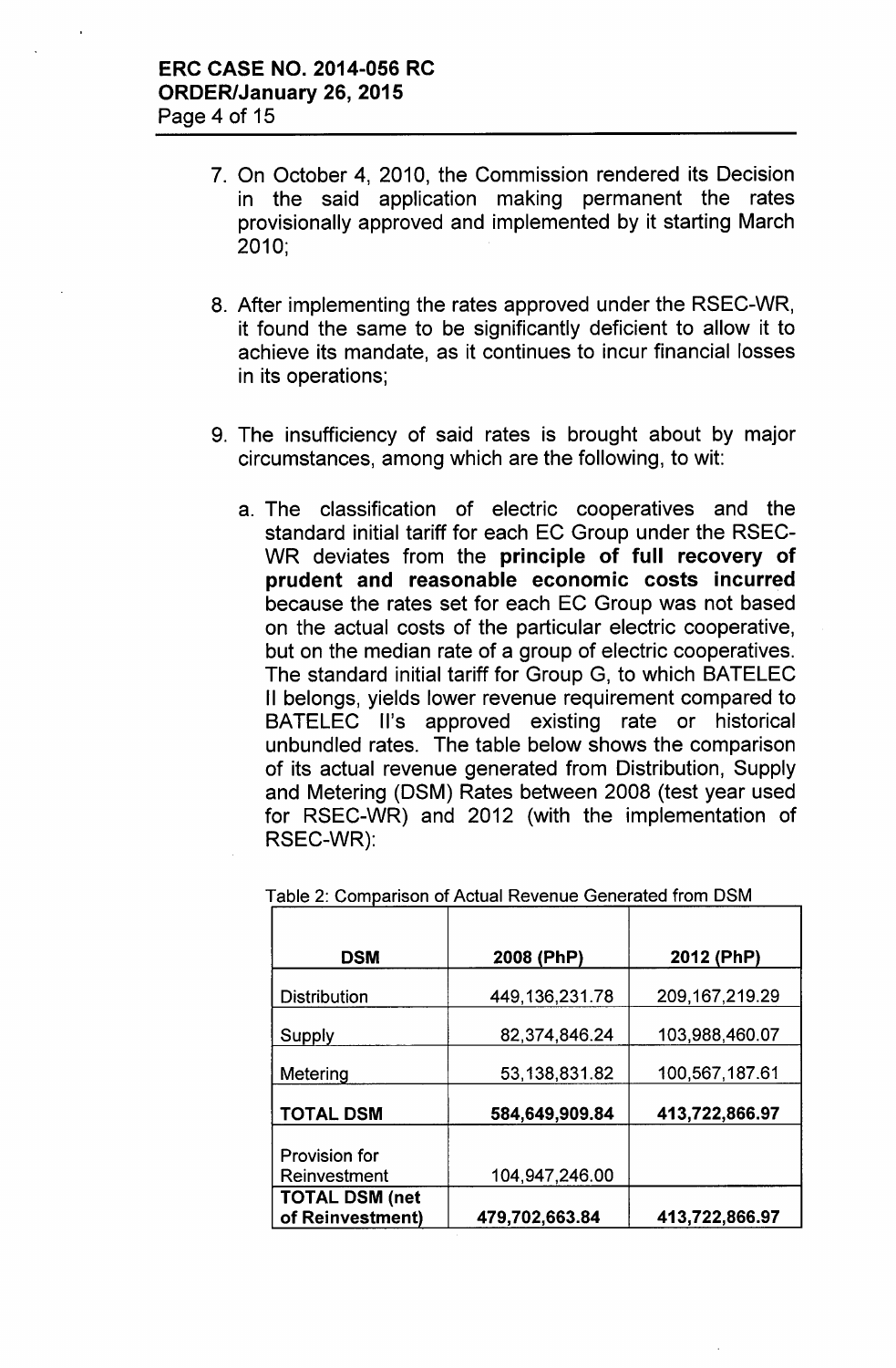As shown in the table above, after implementing the rates approved under the RSEC-WR, its revenue generated from DSM Rates decreased thus, insufficient to cover the current costs of operations, resulting in continuous financial losses;

- b. One of its large load customers, the PL Batangas Steel Corporation, with a peak demand and average monthly energy consumption of 20,779 kW and 6,515,828.53 kWh, respectively, discontinued its operations since September 2012. The energy and demand of said customer was included in the billing determinants utilized in the grouping of its RSEC-WR; and
- c. On August 7, 2010, the National Electrification Administration (NEA) approved its adoption of the new salary scale for mega-large electric cooperatives which it started implementing on January 1, 2011. Further, in compliance with Wage Order No. IVA-14 of the Department of Labor and Employment (DOLE) dated January 11, 2011, it implemented wage increase starting January 15, 2011. These salary increases were also not considered in the RSEC-WR;

### **LEGAL BASIS**

10. The RSEC-WR, under Article 11.1 Exception From the Provisions of the Rules, provides, to wit:

> *"Where good cause appears, the Commission may allow the exception from any provision* of *these Rules, if such exception is found to be in public interest and is not contrary to any law, rules and regulations. "*

11. Invoking the above provision of the RSEC-WR, it seeks the Commission's approval for it to deviate from the methodology and timelines set in filing rate adjustment applications of on-grid electric cooperatives as embodied under the RSEC-WR and in its stead, submits the instant application for the approval of its proposed adjustment in rates adopting the principles provided under Republic Act No. 9136 and pertinent guidelines promulgated by the Commission for rate adjustment applications;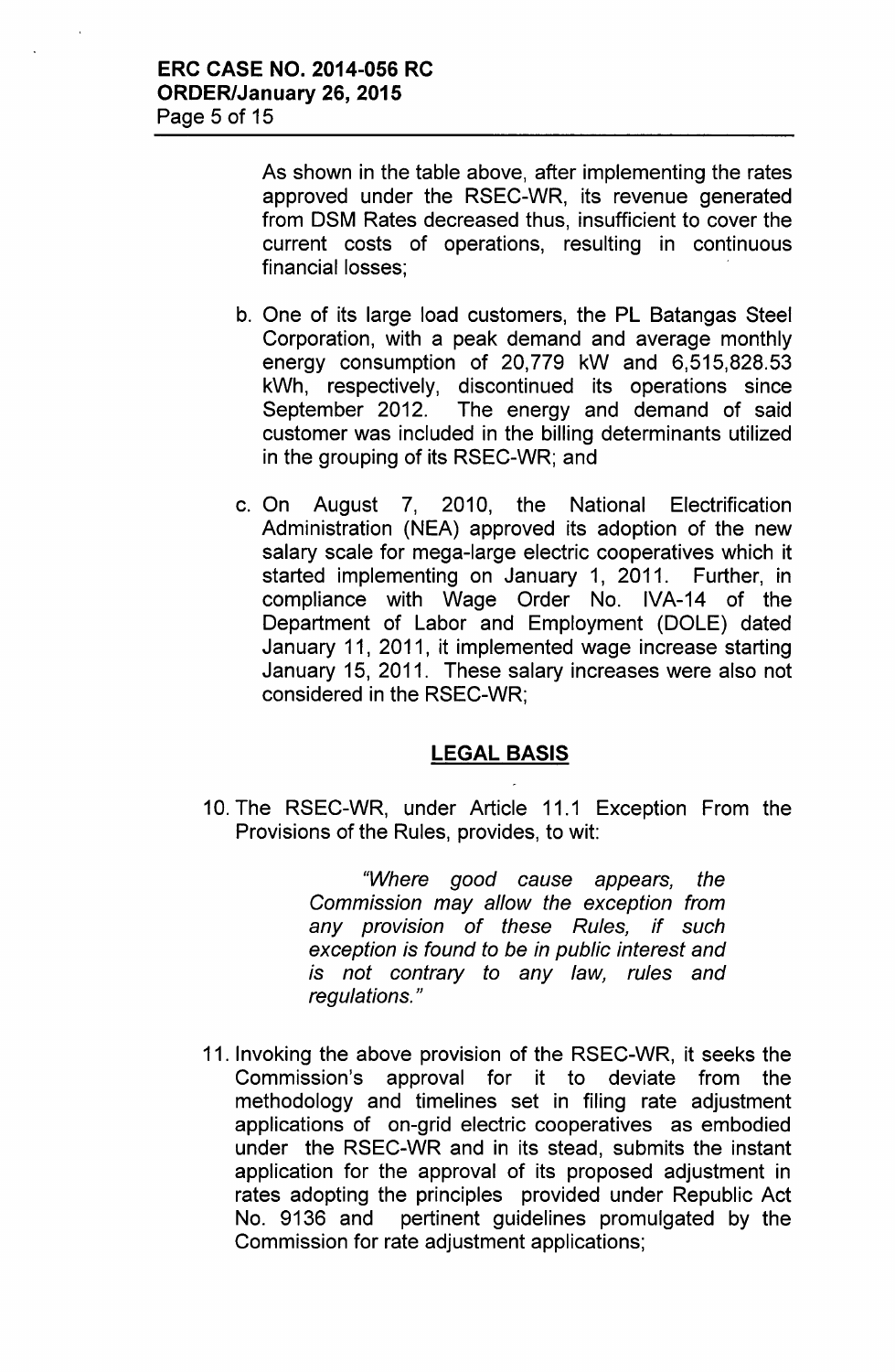### **THE PROPOSED RATE ADJUSTMENT**

- 12. In preparing the instant application, it used 2012 as test year and adopted the model computation and uniform filing requirements prescribed for electric distribution utilities;
- 13. However, the proposed rate adjustment follows the same customer segmentation prescribed under the RSEC-WR to avoid additional cost of re-programming its existing software used in its operations;
- 14. Likewise, it designed and presented its proposed rates in the same manner as the presentation of rates under the RSEC-WR where the Reinvestment Fund for Sustainable Expenditures (RFSC) is presented as a separate line item. On the other hand, the DSM rates are purely the cost of Payroll and Operations and Maintenance (O&M) less the other revenue items;
- 15. Presented below are its proposed rates and revenues, to wit:

| <b>Customer Segment</b> |             | <b>Rate Component</b>                          | <b>UNIT</b>        | <b>Rate Proposal</b> | <b>Proposed Revenue</b> |             |
|-------------------------|-------------|------------------------------------------------|--------------------|----------------------|-------------------------|-------------|
| <b>Residential</b>      |             |                                                |                    |                      |                         |             |
| <b>kWh</b>              | 253,324,107 | <b>Distribution Charge</b>                     | <b>PhP/kWh</b>     | 0.5060               | 128, 173, 915           |             |
| <b>Customers</b>        | 201,351     | <b>Supply Charge</b><br><b>Metering Charge</b> | PhP/kWh            | 0.7286               | 184,568,936             |             |
|                         |             | PhP/customer/month                             | PhP/meter/mo       | 5.0000               | 12,081,060              |             |
|                         |             | PhP/kWh                                        | PhP/kWh            | 0.4373               | 110,779,881             |             |
|                         |             | <b>RFSC</b>                                    | PhP/kWh            | 0.3978               | 100,784,486             |             |
|                         |             | <b>Total</b>                                   |                    |                      |                         | 536,388,277 |
| <b>Low Voltage</b>      |             |                                                |                    |                      |                         |             |
| <b>kWh</b>              | 132,208,601 | <b>Distribution Charge</b>                     | PhP/kWh            | 0.1967               | 26,005,898              |             |
| <b>Customers</b>        | 11,509      | <b>Supply Charge</b>                           | PhP/cust/mo        | 76.3877              | 10,549,756              |             |
|                         |             | <b>Metering Charge</b>                         | PhP/meter/mo       | 50.8486              | 7,022,595               |             |
|                         |             | <b>RFSC</b>                                    | PhP/kWh            | 0.3978               | 52,598,926              |             |
|                         |             | Total                                          |                    |                      |                         | 96,177,174  |
| <b>Higher Voltage</b>   |             |                                                |                    |                      |                         |             |
| <b>kWh</b>              | 204,276,267 | <b>Distribution Charge</b>                     | PhP/kW             | 16.5000              | 792,198                 |             |
| <b>Customers</b>        | 153         | <b>Distribution Charge</b>                     | PhP/kWh            | 0.2070               | 42,278,025              |             |
|                         |             |                                                |                    |                      |                         |             |
| kW (Demand)             | 48,012      | <b>Supply Charge</b>                           | <b>PhP/cust/mo</b> | 76.3877              | 140,248                 |             |
|                         |             | <b>Metering Charge</b>                         | PhP/meter/mo       | 50.8486              | 93,358                  |             |
|                         |             | <b>RFSC</b>                                    | PhP/kWh            | 0.3978               | 81,270,902              |             |
|                         |             | Total                                          |                    |                      |                         | 124,574,730 |

Table 3. Proposed Rate and Revenue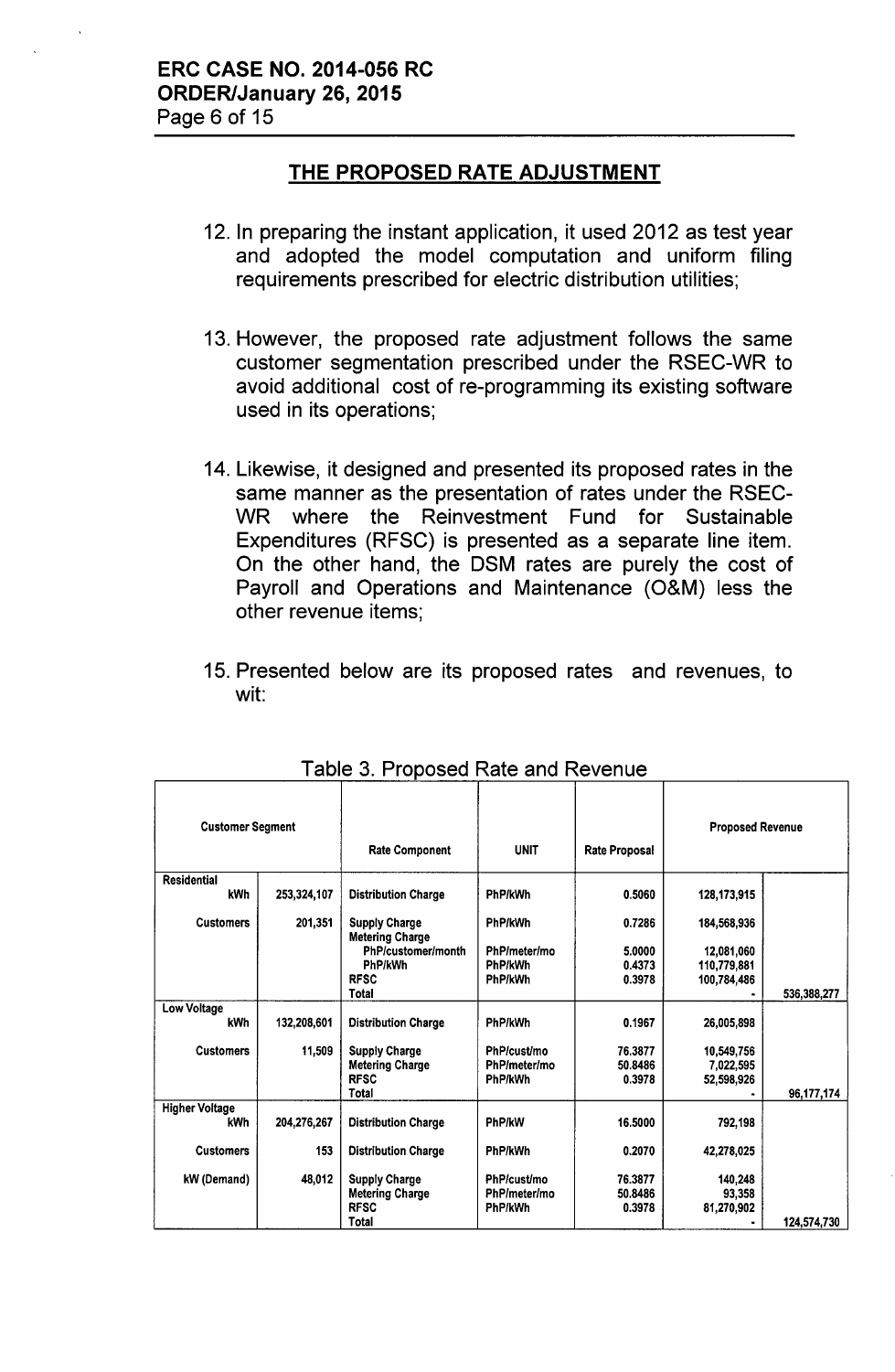16. The proposed rates will result to an adjustment of PhPO.1959/kWh on the over-all DSM rates and PhPO.0762/kWh on the RFSC. Presented below is the table of adjustments per customer segment:

| <b>Customer</b><br><b>Segment</b> | <b>Rate Component</b>                          | <b>UNIT</b>  | Rate<br>Proposal | <b>Existing Rate</b> | <b>DIFFERENCE</b> |
|-----------------------------------|------------------------------------------------|--------------|------------------|----------------------|-------------------|
| <b>Residential</b>                |                                                |              |                  |                      |                   |
|                                   | <b>Distribution Charge</b>                     | PhP/kWh      | 0.5060           | 0.2748               | 0.2312            |
|                                   | <b>Supply Charge</b><br><b>Metering Charge</b> | PhP/kWh      | 0.7286           | 0.4140               | 0.3146            |
|                                   |                                                |              |                  |                      |                   |
|                                   | PhP/customer/month                             | PhP/meter/mo | 5.0000           | 5.0000               | 0.00              |
|                                   | PhP/kWh                                        | PhP/kWh      | 0.4373           | 0.3460               | 0.0913            |
|                                   | <b>RFSC</b>                                    | PhP/kWh      | 0.3978           | 0.3216               | 0.0762            |
| <b>Low Voltage</b>                |                                                |              |                  |                      |                   |
|                                   | <b>Distribution Charge</b>                     | PhP/kWh      | 0.1967           | 0.3748               | $-0.1781$         |
|                                   | <b>Supply Charge</b>                           | PhP/cust/mo  | 76.3877          | 59.7300              | 16.66             |
|                                   | <b>Metering Charge</b>                         | PhP/meter/mo | 50,8486          | 54.9200              | $-4.07$           |
|                                   | <b>RFSC</b>                                    | PhP/kWh      | 0.3978           | 0.3216               | 0.0762            |
| <b>Higher Voltage</b>             |                                                |              |                  |                      |                   |
|                                   | <b>Distribution Charge</b>                     | PhP/kW       | 16.5000          | 118.5500             | $-102.05$         |
|                                   | <b>Distribution Charge</b>                     | PhP/kWh      | 0.2070           | 0.0000               | 0.2070            |
|                                   | <b>Supply Charge</b>                           | PhP/cust/mo  | 76.3877          | 59.7300              | 16.66             |
|                                   | <b>Metering Charge</b>                         | PhP/meter/mo | 50.8486          | 54.9200              | $-4.07$           |
|                                   | <b>RFSC</b>                                    | PhP/kWh      | 0.3978           | 0.3216               | 0.0762            |
|                                   |                                                |              |                  |                      |                   |

#### Table 4. Comparison of Proposed and Existing Rates

17. The cost components of its proposed rates are presented below, as follows:

Table 5.Summary of Proposed Revenue Requirement per Cost Component

| <b>COST COMPONENT</b>                      | <b>AMOUNT (PhP)</b> |
|--------------------------------------------|---------------------|
| Payroll                                    | 230,296,429         |
| <b>Operations &amp; Maintenance</b>        | 316, 171, 074       |
| Subtotal                                   | 546,467,503         |
| Less: Other Revenue Items                  | 23,964,501          |
| <b>Total Revenue Requirement for DSM</b>   | 522,503,002         |
| <b>Reinvestment Fund</b>                   | 234,654,313         |
| <b>Total Revenue Requirement (with RF)</b> | 757, 157, 315       |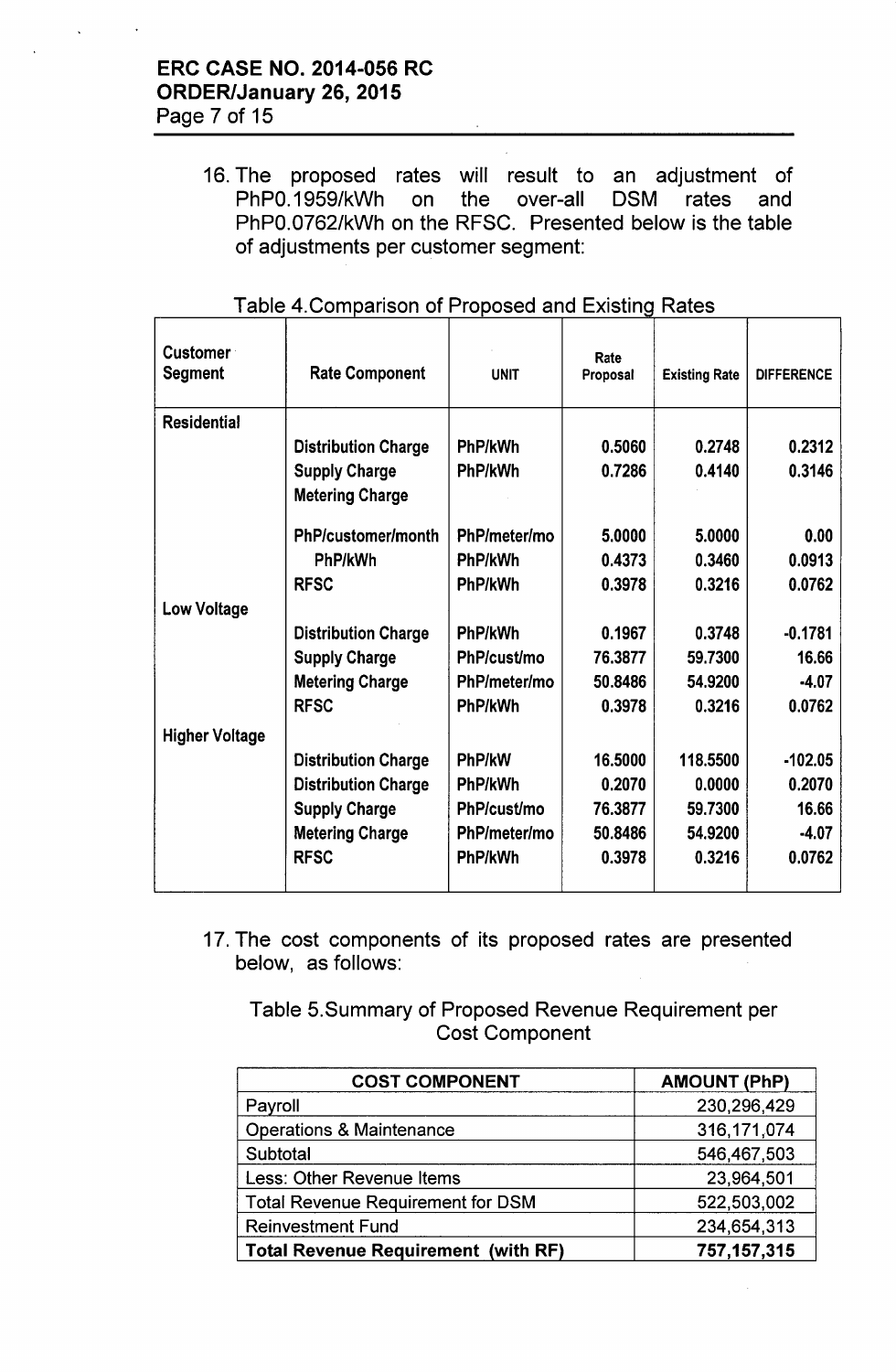Explanations on the cost components presented above are as follows, to wit:

17.a Payroll

The payroll represents the basic salary of existing employees including the employer's share for SSS, PhilHealth, PAG-IBIG, and 13<sup>th</sup>Month Pay. The adjustment represents the normalization of the salary increase that was implemented starting January 2011.

17.b Operations and Maintenance

The amount of PhP316,171,074.00 represents the actual operations and maintenance expenses incurred based on audited financial statements for year 2012. Expenses related to distribution operations, consumer and information expenses and administrative and general expenses are included.

17.c 5% RFSC

The 5% reinvestment fund is computed using the prescribed formula in the determination of reinvestment fund to finance the rehabilitation and upgrading of the existing electric distribution system.

17.d Other Revenue Item (ORI)

The Other Operating Revenues represent reconnection fees, replacement fees, calibration fees, dismantling fees, installation fees, inspection fees, interruption fees, fees on transfer of meter/service drop, fees on relocation and termination of meter, pole rental, transformer rental and other electric- related revenues.

#### OTHER CONSIDERATIONS

- 18. Lifeline Rate and Level. It will maintain the current graduated scale for marginalized residential consumers to be applied to Generation, Transmission, System Loss and Distribution, Supply and Metering Charges;
- 19. Tingloy Island Rates. Its franchise area includes the Tingloy Island being served by the NPC-SPUG. The distribution revenue requirement for the operation of the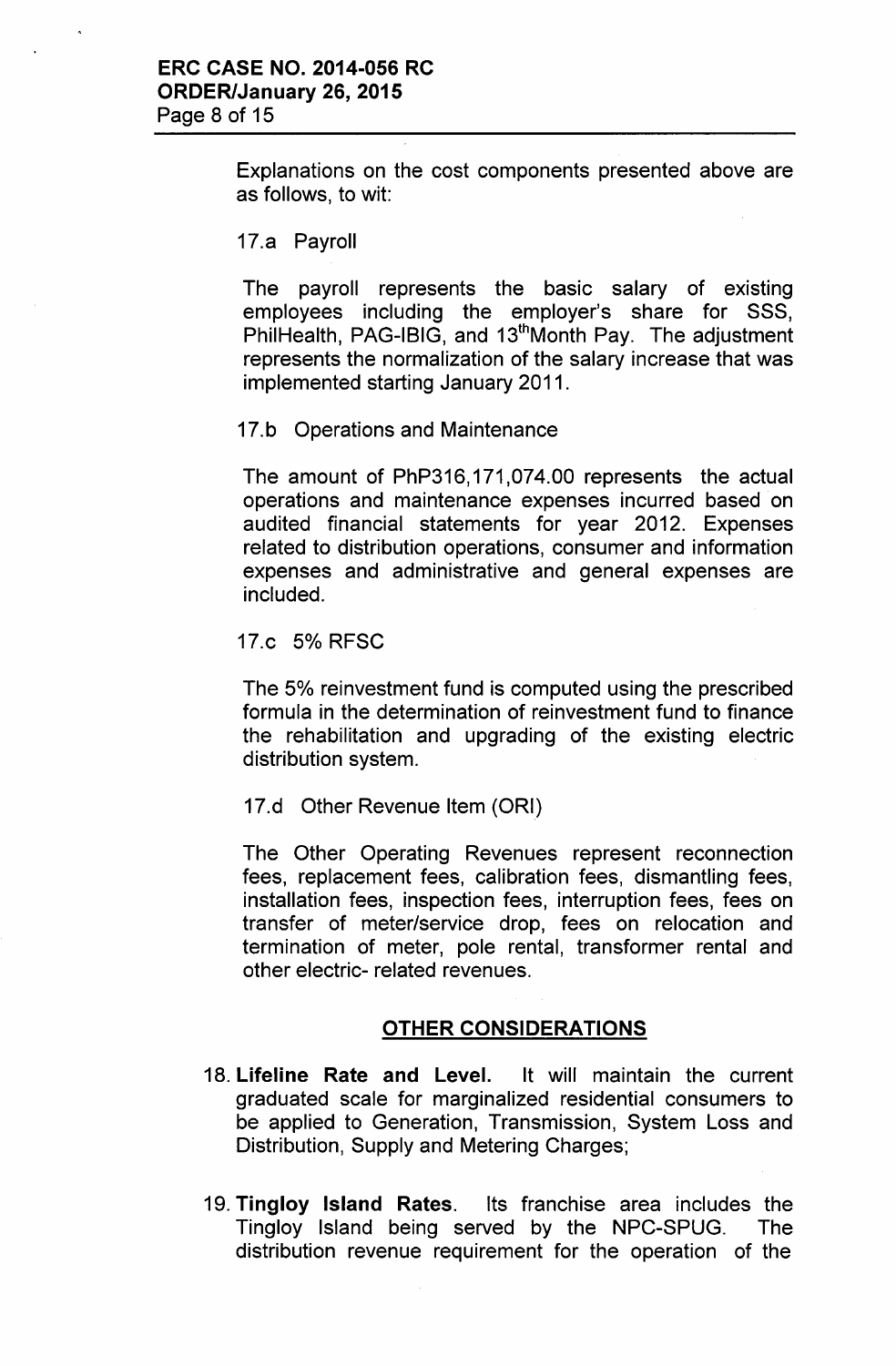Tingloy Island was included in its unbundling rate application. It will apply the same rates in the Island and Mainland for DSM and Reinvestment Fund specified for each customer segment. However, the Generation Charge and Systems Loss Charge shall be based on NPC-SPUG rates;

20. Other Charges. It will continue to implement the existing Other Charges under its approved 2004 unbundled rates (ERC Case No. 2001-902) and likewise adopt the charges imposed under R.A. 7832 otherwise known as the Anti-Pilferage Act.

### SUPPORTING DATA AND DOCUMENTS

21. In support of all foregoing allegations, it is submitting herewith the following data and documents, which are being made integral parts hereof, as follows:

| Annex   | <b>Nature of Document</b>                                                                                                                      |
|---------|------------------------------------------------------------------------------------------------------------------------------------------------|
|         | Book I:                                                                                                                                        |
| E       | $\geq$ 2012 Audited Financial Statements<br>▶ 2012 Audited Trial Balance<br>$\triangleright$ Section B of 2012 Monthly Financial & Statistical |
|         | Report<br>$\triangleright$ UFR Model Without Reinvestment Fund<br>$\triangleright$ Reinvestment Fund Computation                               |
|         | Book II:                                                                                                                                       |
| F       | $\triangleright$ Detailed Schedule of Expenses                                                                                                 |
|         | Book III:                                                                                                                                      |
| G       | Schedule 1 - Supporting Schedules on Payroll<br>Allocation                                                                                     |
|         | Schedule 2 – Details of Other Revenue Items                                                                                                    |
|         | Schedule 3 - Other Charges                                                                                                                     |
|         |                                                                                                                                                |
| H       | NEA Approval on BATELEC II's adoption of the New                                                                                               |
|         | Salary Scale for Mega Large Cooperatives                                                                                                       |
| $H - 1$ | <b>Wage Orders implemented</b>                                                                                                                 |
|         | Audited Profit and Loss Statement -December 31, 2012                                                                                           |
| J       | <b>Power Bills and Payments to Power Suppliers</b>                                                                                             |
| K       | Rate Schedule - December 31, 2012 Billing                                                                                                      |
| M       | <b>Other Pertinent Documents</b>                                                                                                               |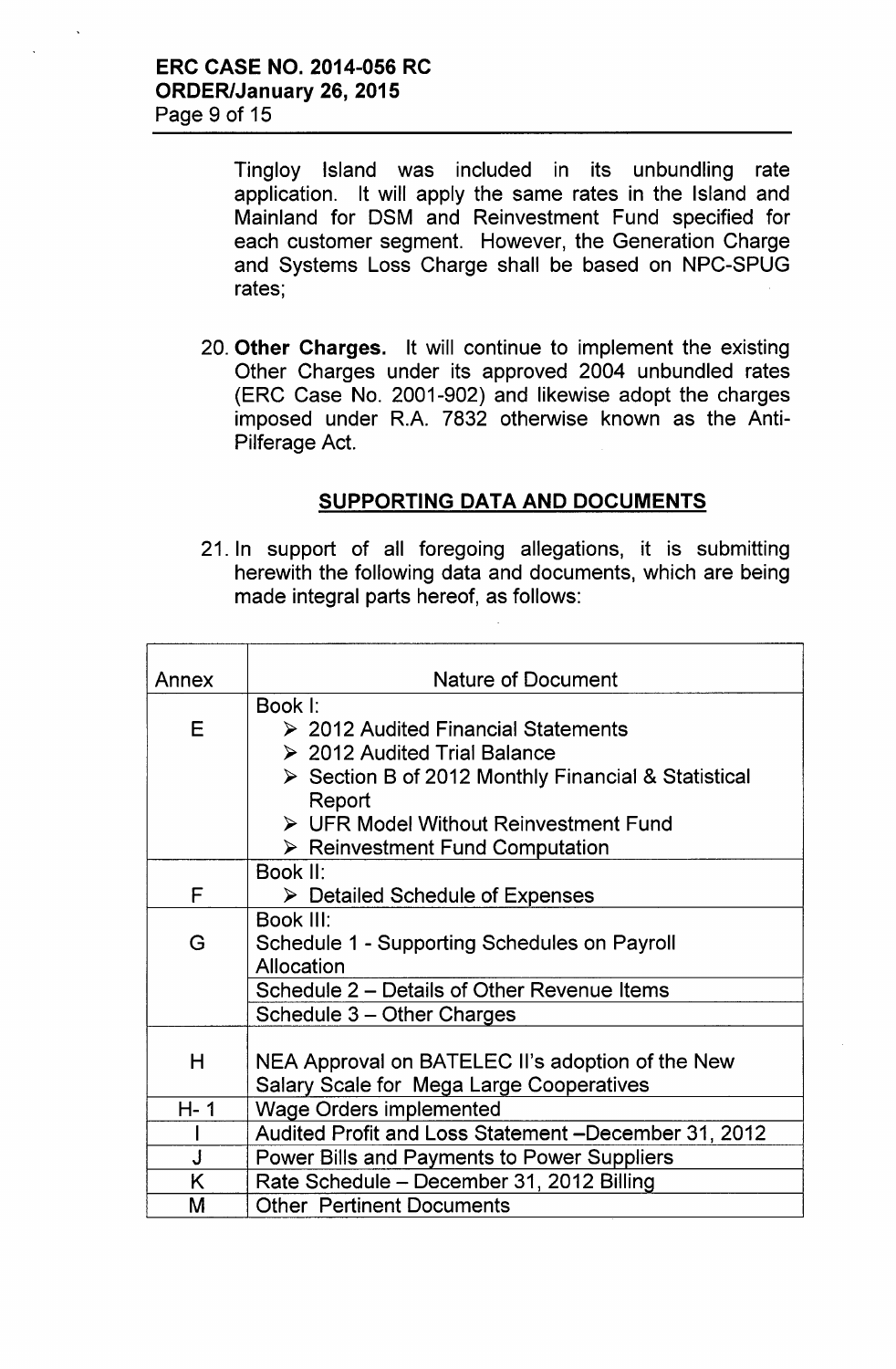### **PRAYER FOR PROVISIONAL AUTHORITY**

- 22. As indicated in Paragraphs 8 and 9 above, it has been incurring heavy losses in its operations due to the deficiency in its operating, maintenance and capital expenditure funds, and only an increase in its rates would allow it to viably pursue and sustain its operations;
- 23. In view thereof, it prays for the issuance of a provisional authority, allowing it to implement the rates proposed in the instant application immediately upon filing and initial evaluation hereof and while the case is pending evaluation, to enable it to viably pursue and sustain its operations;

### **COMPLIANCE WITH PRE-FILING REQUIREMENTS**

24. Finally, in compliance with the pre-filing requirements for the instant application, it is submitting herewith the following documents which are being made integral parts hereof, to wit:

| Annex        | <b>Nature of Document</b>                                                                                                                                                      |  |  |  |  |  |  |
|--------------|--------------------------------------------------------------------------------------------------------------------------------------------------------------------------------|--|--|--|--|--|--|
| A            | BATELEC II Board Resolution No. 089 series of 2013<br>authorizing the filing of the application;                                                                               |  |  |  |  |  |  |
| B            | Judicial Affidavit in Support of the Prayer for Provisional<br>Authority;                                                                                                      |  |  |  |  |  |  |
| $\mathsf{C}$ | Proof of furnishing copies of the application to the<br>Sangguniang Panlungsod of Lipa and Sangguniang<br>Panlalawigan of Batangas; and                                        |  |  |  |  |  |  |
| D            | Publication of the Application in a newspaper of general<br>circulation in BATELEC II's franchise area or where it<br>principally operates, with Affidavit of Publication; and |  |  |  |  |  |  |

25. It prays that upon initial evaluation of this application and while the case is pending, it be allowed to implement the proposed rates presented hereunder, and after due notice and hearing, the proposed rate schedule be approved, as follows: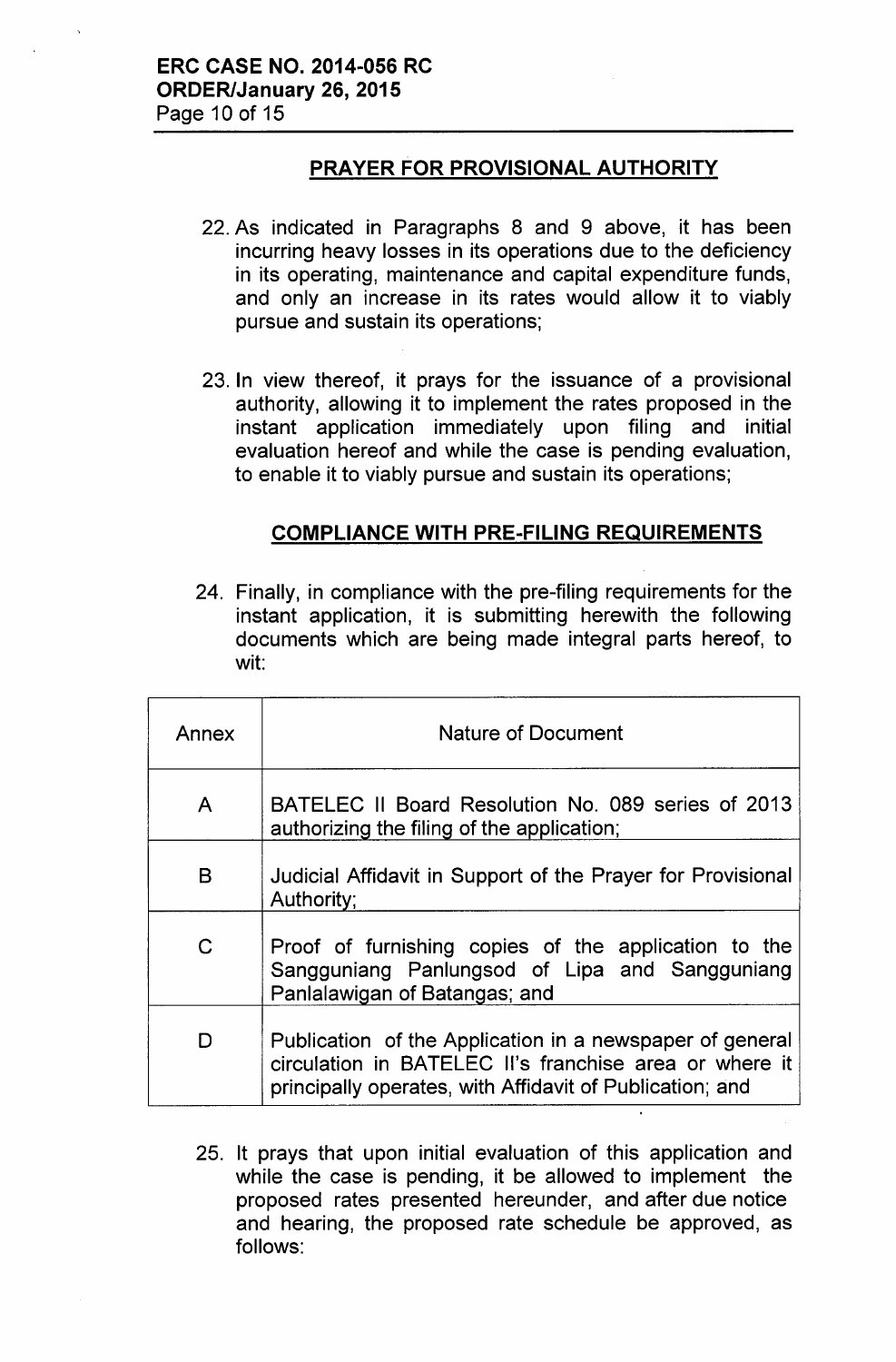# ERC CASE NO. 2014-056 RC ORDER/January 26, 2015

Page 11 of 15

| <b>Customer Segment</b> | <b>Rate Component</b>      | <b>UNIT</b>  | <b>Rate Proposal</b> |
|-------------------------|----------------------------|--------------|----------------------|
| <b>Residential</b>      |                            |              |                      |
|                         | <b>Distribution Charge</b> | PhP/kWh      | 0.5060               |
|                         | <b>Supply Charge</b>       | PhP/kWh      | 0.7286               |
|                         | <b>Metering Charge</b>     |              |                      |
|                         | PhP/customer/month         | PhP/meter/mo | 5.0000               |
|                         | PhP/kWh                    | PhP/kWh      | 0.4373               |
|                         | <b>RFSC</b>                | PhP/kWh      | 0.3978               |
| <b>Low Voltage</b>      |                            |              |                      |
|                         | <b>Distribution Charge</b> | PhP/kWh      | 0.1967               |
|                         | <b>Supply Charge</b>       | PhP/cust/mo  | 76.3877              |
|                         | <b>Metering Charge</b>     | PhP/meter/mo | 50.8486              |
|                         | <b>RFSC</b>                | PhP/kWh      | 0.3978               |
| <b>Higher Voltage</b>   |                            |              |                      |
|                         | <b>Distribution Charge</b> | PhP/kW       | 16.5000              |
|                         | <b>Distribution Charge</b> | PhP/kWh      | 0.2070               |
|                         | <b>Supply Charge</b>       | PhP/cust/mo  | 76.3877              |
|                         | <b>Metering Charge</b>     | PhP/meter/mo | 50.8486              |
|                         | <b>RFSC</b>                | PhP/kWh      | 0.3978               |
|                         |                            |              |                      |

Finding the said application to be sufficient in form and in substance with the required fees having been paid, the same is hereby set for initial hearing, expository presentation, pre-trial conference and evidentiary hearing on March 4, 2015 (Wednesday) at ten o'clock in the morning (10:00 A.M.) at the BATELEC II Main Office, Antipolo del Norte, Lipa City, Batangas.

BATELEC II is hereby directed to cause the publication of the attached Notice of Public Hearing, at its own expense, twice (2x) for two (2) successive weeks in two (2) newspapers of general circulation in the Philippines, with the date of the last publication to be made not later than ten (10) days before the date of the scheduled initial hearing. It is also directed to inform the consumers within its franchise area, by any other means available and appropriate, of the filing of the instant application, its reasons therefor, and of the scheduled hearing thereon.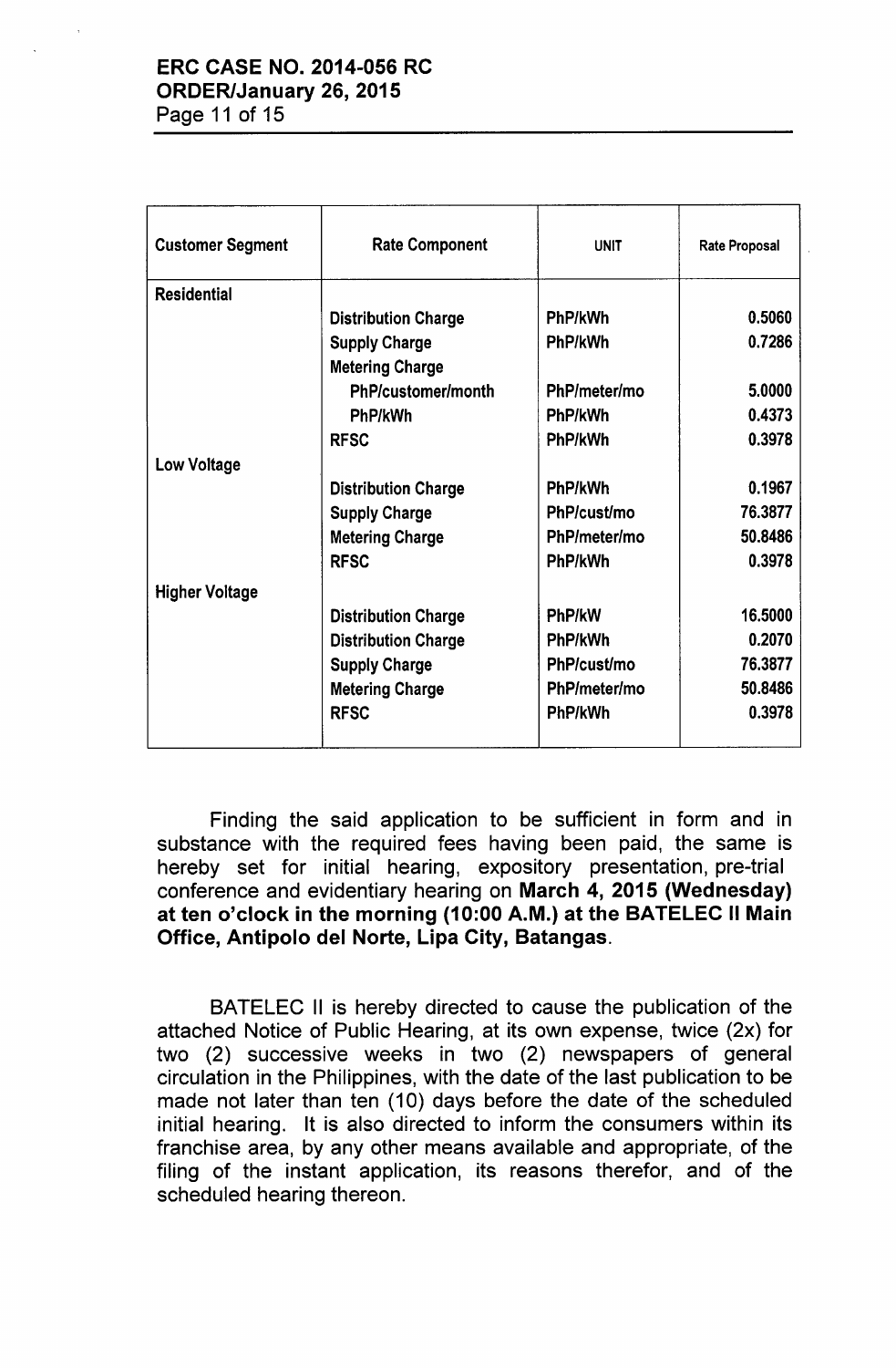Let copies of the application, this Order and the attached Notice of Public Hearing be furnished the Office of the Solicitor General (OSG), the Commission on Audit (COA), and the Committees on Energy of both Houses of Congress. They are hereby requested, if they so desire, to send their duly authorized representatives at the scheduled hearing.

Likewise, let copies of this Order and the attached Notice of Public Hearing be furnished the Offices of the Governor of Batangas and the Mayors of the Cities/Municipalities within BATELEC II's franchise area for the appropriate posting thereof on their respective bulletin boards.

BATELEC II is hereby directed to furnish all those making requests therefor with copies of the application and its attachments, subject to reimbursement of reasonable photocopying costs.

On the date of the initial hearing, BATELEC II must submit to the Commission its written Compliance with the jurisdictional requirements attaching therewith, methodically arranged and duly marked, the evidences on the actual posting and publication of the Notice of Public Hearing consisting of certifications issued to that effect, signed by the afore-mentioned Governors and Mayors or their duly authorized representatives, bearing the seals of their offices, and the affidavits of the Editors or Business Managers of the newspapers where the said Notice of Public Hearing were published together with the complete issues of the said newspapers, and such other proofs of compliance with the requirements of the Commission.

BATELEC II and all interested parties are directed to submit, at least five (5) days before the date of initial hearing and pre-trial conference, their respective Pre-trial Briefs containing, among others:

- a) A summary of admitted facts and proposed stipulation of facts;
- b) The issues to be tried or resolved;
- c) The documents or exhibits to be presented, stating the purposes and proposed markings therefore; and
- d) The number and names of the witnesses, with their written testimonies in an individual affidavit form, to be attached to the Pre-trial Brief.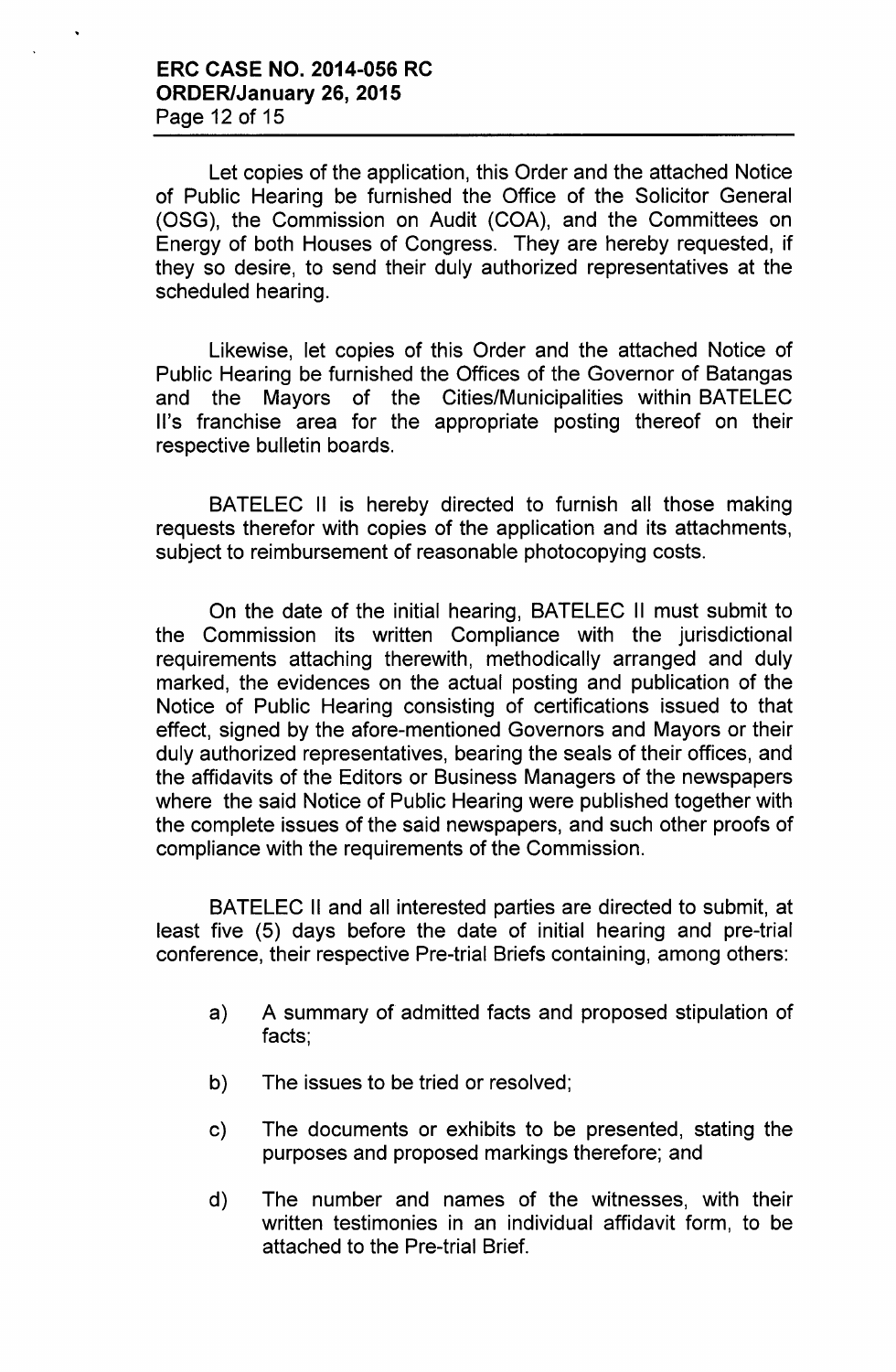Failure of BATELEC II to submit the required Pre-trial Brief and Judicial Affidavits of its witnesses within the prescribed period shall be a ground for cancellation of the scheduled hearing, and the resetting of which shall be six (6) months from said date of cancellation.

As part of the pre-trial conference, BATELEC II must also be prepared to make an expository presentation of its application, aided by whatever communication medium that it may deem appropriate for the purpose, in order to put in plain words and explain, for the benefit of the consumers and other concerned parties, what the application is all about and the reasons and justifications being cited in support thereof.

#### SO ORDERED.

Pasig City, January 26, 2015.

FOR AND BY AUTHORITY OF THE COMMISSION:

*1> lit C~* ENAIDA G. CRUZ-DUCUT Chairperson *t{*

LVB/NJS/2014-056 RC BATELEC II RATE ADJUSTMENT ORD.doc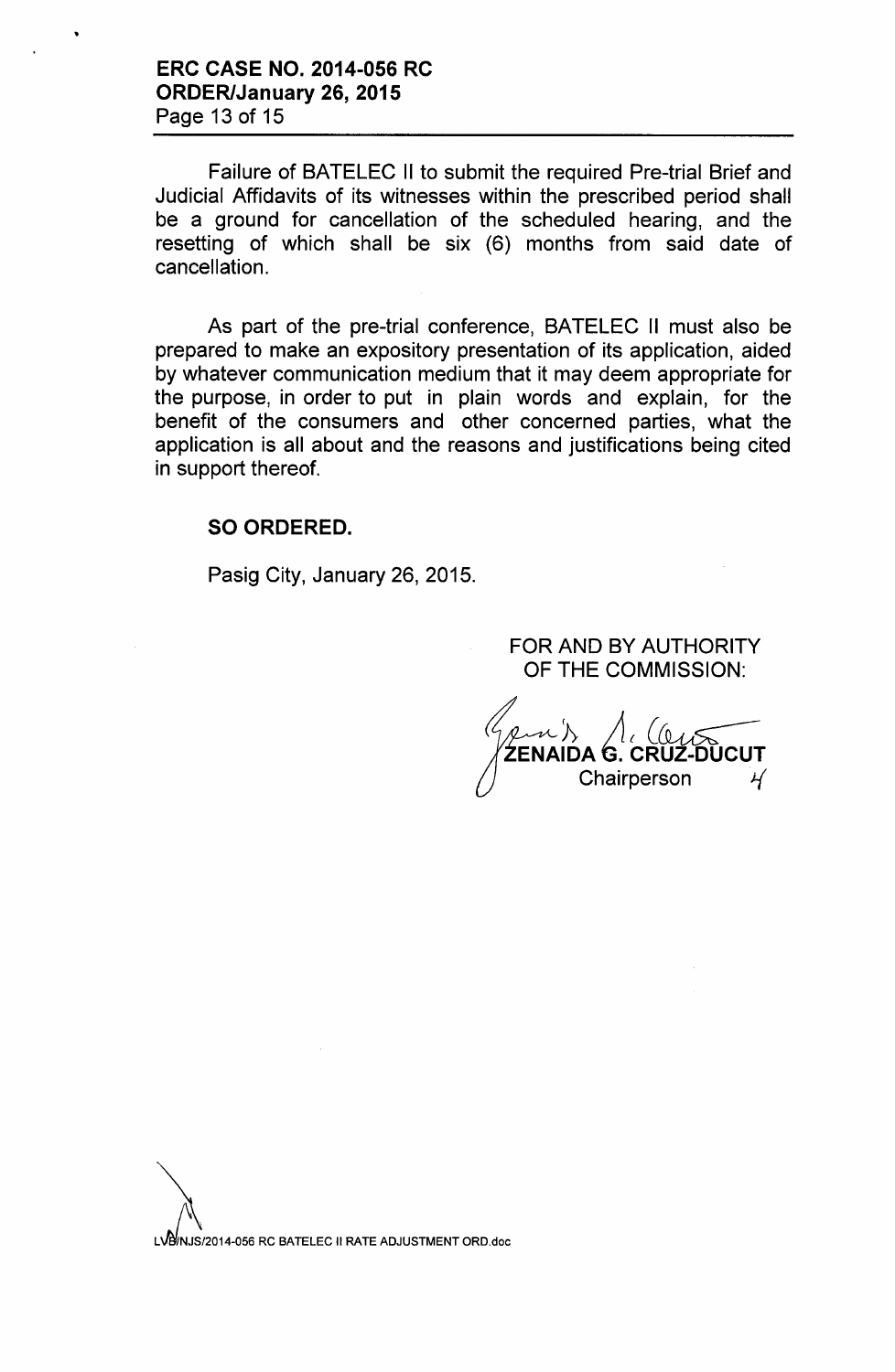#### Copy Furnished:

- 1. LERIOS-AMBOY PINGOL & GONZALES LAW OFFICE Counsel for Applicant BATELEC II Units1609-1610, Tycoon Centre Pearl Drive, Ortigas Center, Pasig City 1605
- 2. BATANGAS II ELECTRIC COOPERATIVE, INC. (BATELEC II) Antipolo del Norte, Lipa City, Batangas
- 3. Office of the Solicitor General 134 Amorsolo Street, Legaspi Village Makati City, Metro Manila
- 4. Commission on Audit Commonwealth Avenue Quezon City, Metro Manila
- 5. Senate Committee on Energy GSIS Bldg. Roxas Blvd., Pasay City Metro Manila
- 6. House Committee on Energy Batasan Hills, Quezon City, Metro Manila
- 7. Office of the President Philippine Chamber of Commerce and Industry (PCCI)  $3^{\mathsf{rd}}$  Floor, Chamber and Industry Plaza (CIP) 1030 Campus Avenue corner Park Avenue McKinley Town Center, Fort Bonifacio, Taguig City
- 8. Office of the City Mayor Lipa City, Batangas
- 9. Office of the City Mayor Tanauan City, Batangas
- 10. Office of the Municipal Mayor Alitagtag, Batangas
- 11. Office of the Municipal Mayor Balete, Batangas
- 12. Office of the Municipal Mayor Cuenca, Batangas